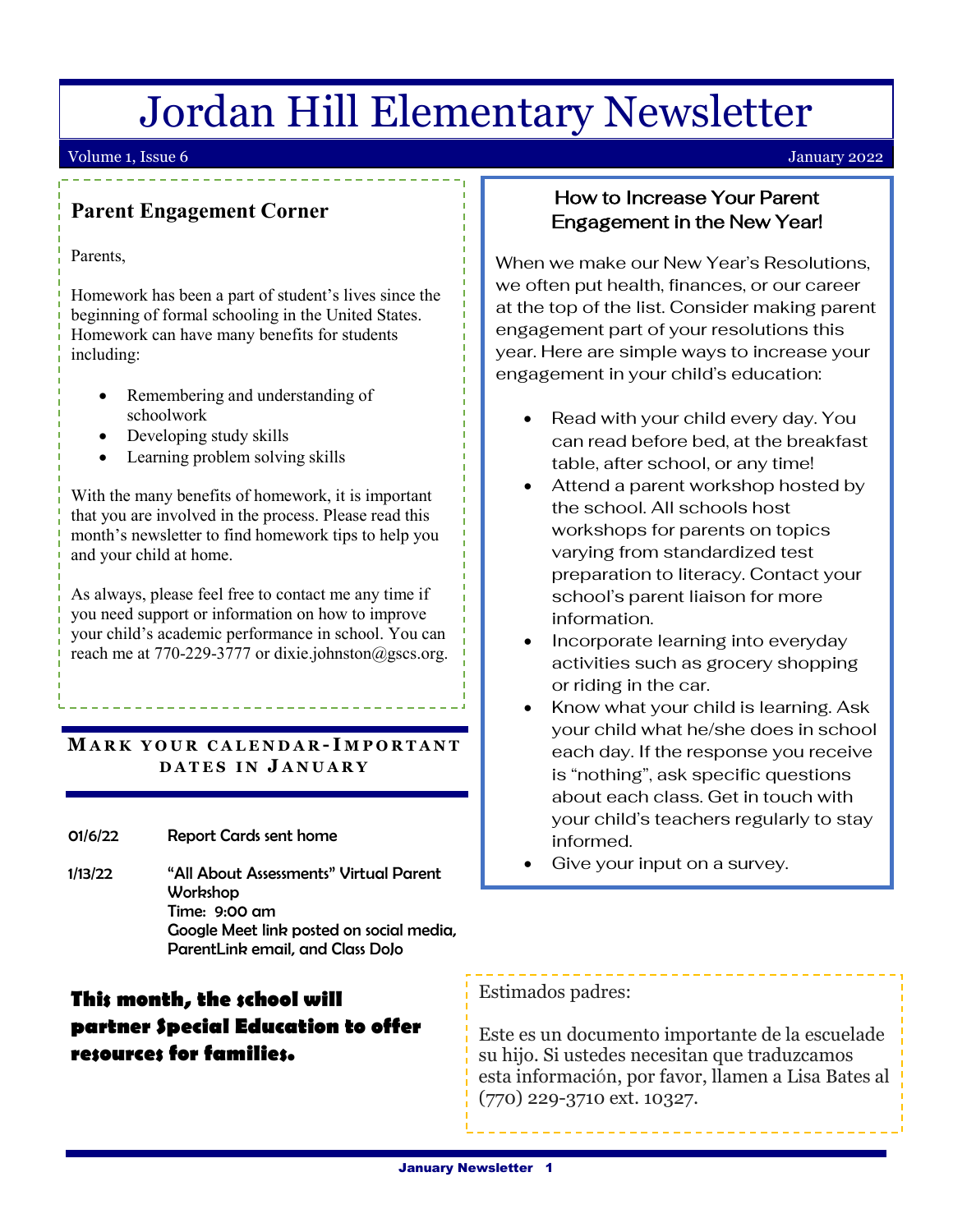## **Math Academic Tips and Websites**

- **Rigorous Curriculum Dialogue (RCD) for Parents: [https://sites.google.com/gscs.org/rigor](https://sites.google.com/gscs.org/rigorous-curriculum-dialogue) [ous-curriculum-dialogue](https://sites.google.com/gscs.org/rigorous-curriculum-dialogue)**
- **[https://www.khanacademy.org](https://www.khanacademy.org/)**
- **www.funbrain.com**

**\*The listed resources are not endorsed by GSCS but are offered as possible tools that families may utilize.**

#### **Monitoring Your Child's Progress**

- One of the most important sources of information about a child's progress is his or her teachers. Report cards provide some feedback about how a child is doing, however parents should also make an effort to communicate with the school on a regular basis.
- Parents can gather important information by observing their child.
- Parents should talk to their child about school. They should ask about what subjects are most enjoyable, how much time is spent on particular activities, and which assignments are easiest or most difficult. These types of conversations provide parents with useful information, and they can also help students develop the ability to monitor their own progress.

### **Homework Tips**

 Study the same things in different ways and places:

 • Help your child learn about new words or content in a variety of ways and in different settings. This will help enrich your child's understanding of the word.

Mix up study time:

• If your child prefers to do a little math and a little science and then back to math, that's okay! Mixing up the practice time may leave a greater impact on your learner.

Space out the learning:

• If your child has a big test next week, help your child study a little each day rather than cramming it in the night before.

Show your child that you think homework is important:

• Ask your child about the homework each day, and check to see that it is completed.

Help your child without doing the homework:

It's important to answer questions if you can but remember that homework is supposed to help your child learn and doing your child's homework does not help.

Talk with your child's teacher:

• If your child has a problem completing or understanding homework, call or email the teacher to talk about the issue.

#### **V ISIT THE P ARENT E NGAGEMENT P AGE ON THE SCHOOL WE BSITE AND CHECK OUT THE GREAT RESOURCES FOR FAMILI ES**

 $\overline{a}$ 

#### **[HTTPS](https://bit.ly/3f9iPvg) :// BIT . L Y / 3 F 9 I P V G**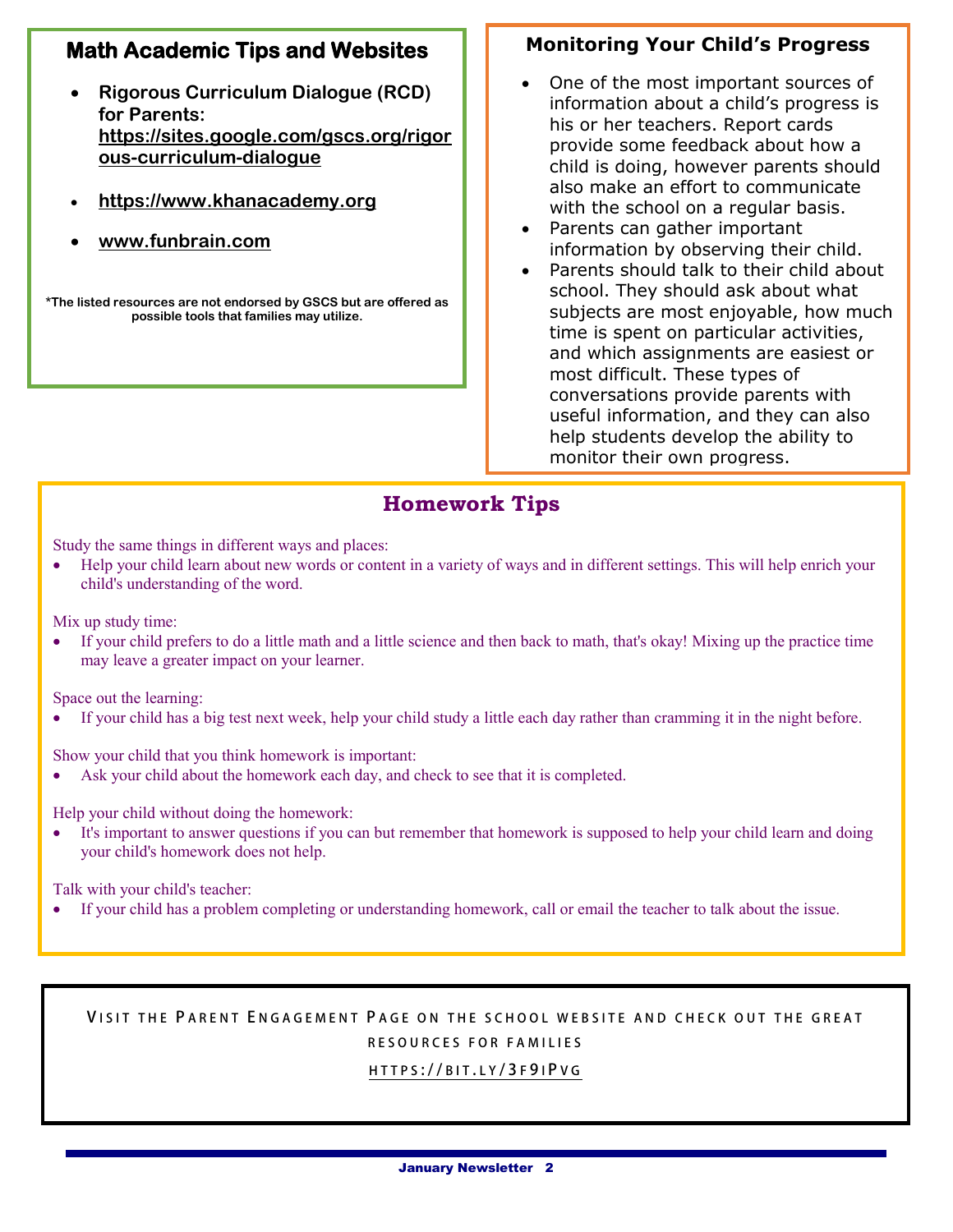



Morning Session January 20th, 2022 at 10:00 am

Afternoon Session January 20th, 2022 at 6:00 pm

Google Meet Link meet.google.com/jgm-oasr-azx

## **Upcoming Topics:**

**Family Wellness: Resources** to Take Care of Yourself and **Your Children** 

**Social-Emotional Learning At Home** 

**Attendance Awareness** 

For inquiries, please call 1 770-378-9907 or email eleajah.mcelroy@gscs.org

**January Newsletter 3**